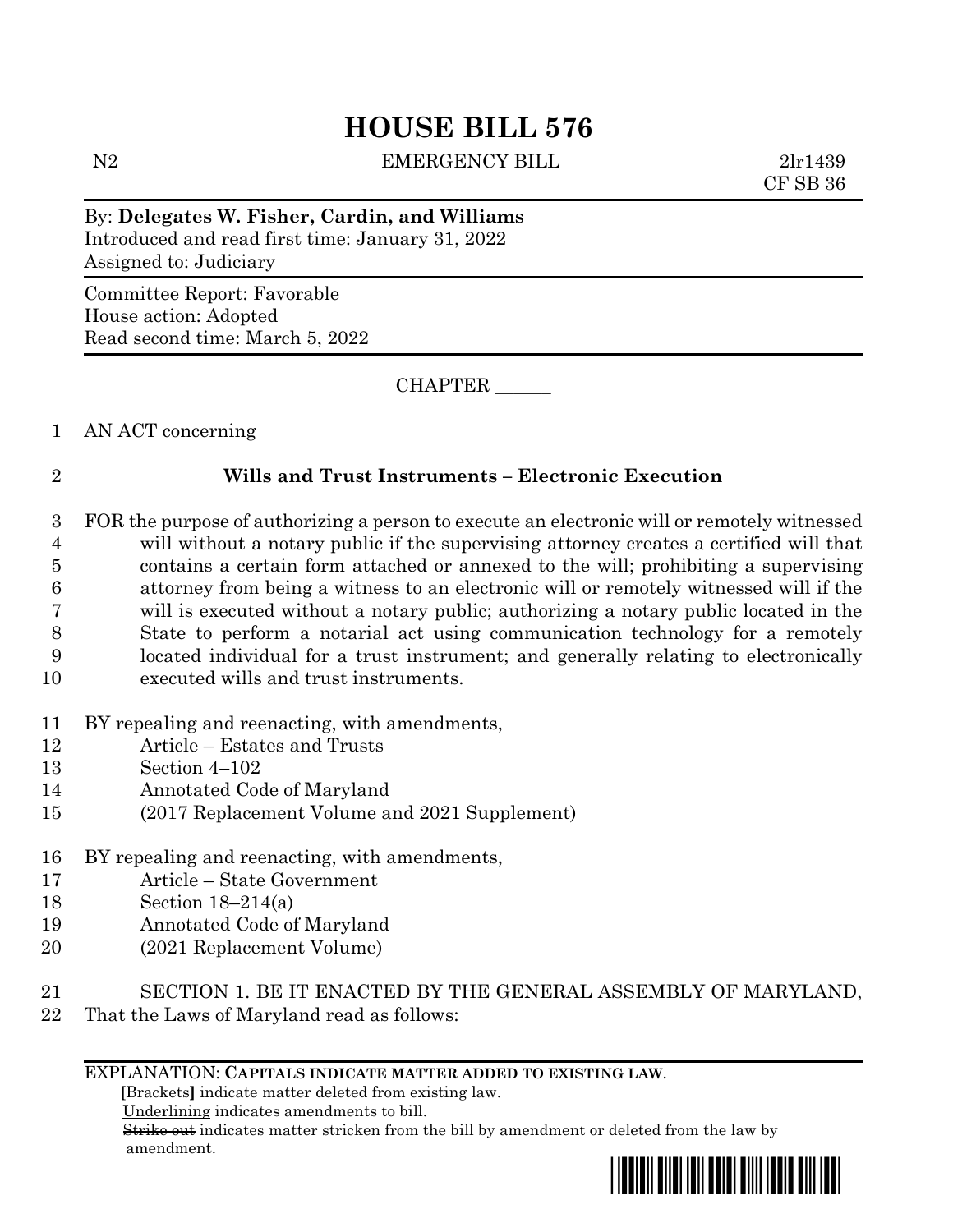|                              | <b>HOUSE BILL 576</b><br>$\overline{2}$                                                                                                                                                                                                                                                                                                                                              |  |  |  |  |  |  |
|------------------------------|--------------------------------------------------------------------------------------------------------------------------------------------------------------------------------------------------------------------------------------------------------------------------------------------------------------------------------------------------------------------------------------|--|--|--|--|--|--|
| $\mathbf{1}$                 | <b>Article - Estates and Trusts</b>                                                                                                                                                                                                                                                                                                                                                  |  |  |  |  |  |  |
| $\overline{2}$               | $4 - 102.$                                                                                                                                                                                                                                                                                                                                                                           |  |  |  |  |  |  |
| 3<br>$\overline{4}$          | Any person may make a will if the person is 18 years of age or older, and<br>(a)<br>legally competent to make a will.                                                                                                                                                                                                                                                                |  |  |  |  |  |  |
| $\overline{5}$<br>6          | Except as provided in $\S$ 4-103 and 4-104 of this subtitle and subsection (f) of<br>(b)<br>this section, every will shall be:                                                                                                                                                                                                                                                       |  |  |  |  |  |  |
| 7                            | (1)<br>In writing;                                                                                                                                                                                                                                                                                                                                                                   |  |  |  |  |  |  |
| 8<br>9                       | (2)<br>Signed by the testator, or by some other person for the testator, in the<br>testator's physical presence and by the testator's express direction; and                                                                                                                                                                                                                         |  |  |  |  |  |  |
| 10                           | (3)<br>Attested and signed by two or more credible witnesses in:                                                                                                                                                                                                                                                                                                                     |  |  |  |  |  |  |
| 11                           | The physical presence of the testator; or<br>(i)                                                                                                                                                                                                                                                                                                                                     |  |  |  |  |  |  |
| 12<br>13<br>14               | The electronic presence of the testator, provided that an<br>(ii)<br>electronic will or remotely witnessed will satisfies the requirements under subsection (c) or<br>(d) of this section.                                                                                                                                                                                           |  |  |  |  |  |  |
| 15<br>16                     | An electronic will or remotely witnessed will executed under this subsection<br>(c)<br>shall satisfy the following requirements:                                                                                                                                                                                                                                                     |  |  |  |  |  |  |
| 17<br>18<br>19<br>20<br>21   | At the time the testator and witnesses sign the will, the testator and all<br>(1)<br>witnesses shall be in the physical presence or electronic presence of one another and a<br>supervising attorney, who may be one of the witnesses UNLESS THE WILL IS SIGNED,<br>ACKNOWLEDGED, AND SWORN TO BEFORE THE SUPERVISING ATTORNEY AS<br>DESCRIBED IN ITEM (5)(III)2 OF THIS SUBSECTION; |  |  |  |  |  |  |
| 22<br>23                     | (2)<br>At the time the testator signs the will, the testator shall be a resident<br>of, or physically located in, the State;                                                                                                                                                                                                                                                         |  |  |  |  |  |  |
| 24<br>$25\,$<br>26<br>$27\,$ | Each witness who is in the electronic presence of the testator when the<br>(3)<br>witness attests and signs the will, or provides an electronic signature on the will, shall be<br>a resident of the United States and be physically located in the United States at the time<br>the witness attests and signs the will;                                                             |  |  |  |  |  |  |
| 28<br>29                     | The testator and witnesses shall sign the same will or any counterpart<br>(4)<br>thereof; and                                                                                                                                                                                                                                                                                        |  |  |  |  |  |  |
| 30                           | The supervising attorney shall create a certified will that shall include:<br>(5)                                                                                                                                                                                                                                                                                                    |  |  |  |  |  |  |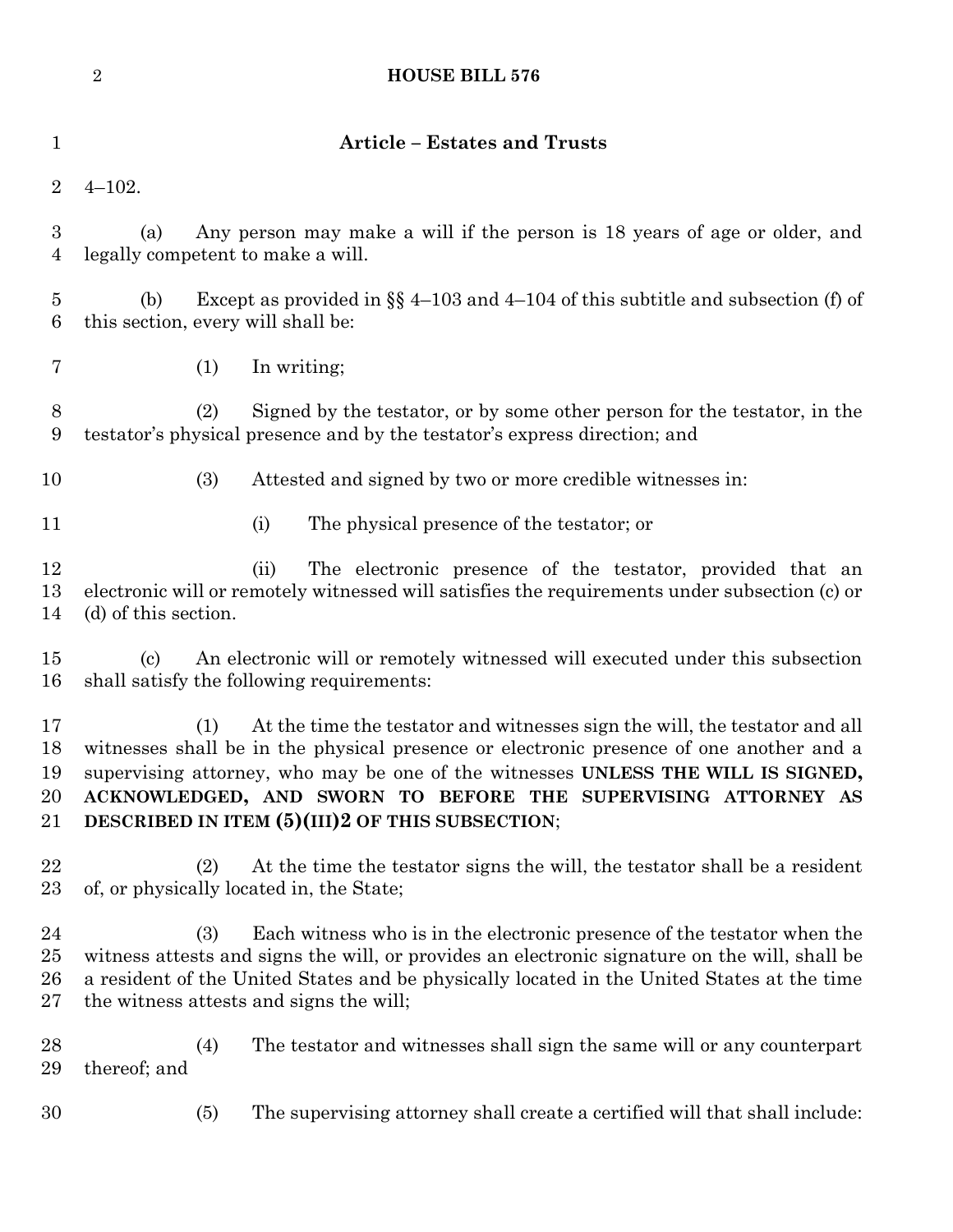#### **HOUSE BILL 576** 3

 (i) A true, complete, and accurate paper version of all pages of the will including the original signatures or electronic signatures of the testator and all witnesses;

 (ii) A signed original paper certification by the supervising attorney stating the date that the supervising attorney observed the testator and witnesses sign the will and that the supervising attorney took reasonable steps to verify:

 1. That the certified will includes a true, complete, and accurate paper version of all pages of the will;

 2. That the signatures contained in the certified will are the original signatures of each party signing the same paper will, or any counterpart thereof, and electronic signatures of each party signing the same electronic will, or any counterpart thereof;

 3. That the testator and each of the witnesses signed the same will or any counterpart thereof;

 4. The identity of each witness and that each witness who was not in the physical presence of the testator when the witness attested and signed the will, or provided an electronic signature on the will, was a resident of the United States and physically located in the United States at the time that the witness attested and signed the will; and

 5. The identity of the testator and that the testator was a resident of, or was physically located in, the State at the time that the testator signed the will; and

 (iii) An acknowledgement of the testator and the affidavits of the attesting witnesses before **[**a**]:**

 **1. A** notary public, under seal, attached or annexed to the will, in substantially the following form and content:

- The State of Maryland.
- 28 County of

 Before me, the undersigned **[**authority/attorney**] NOTARY PUBLIC**, on this day personally appeared \_\_\_\_\_\_\_\_\_\_\_\_, **\_\_\_\_\_\_\_\_\_\_\_\_,** and \_\_\_\_\_\_\_\_\_\_\_\_, known to me to be the testator and the witnesses, respectively, whose names are signed to the attached or foregoing 32 instrument and, all of these persons being by me duly sworn, \_\_\_\_\_\_\_\_\_, the testator, declared to me and to the witnesses in my physical or electronic presence that the said instrument is the testator's will, that the testator is of sound mind, and that the testator had willingly signed or willingly directed another to sign the will under no constraint or undue influence, and executed it in the physical or **[**remote**] ELECTRONIC** presence of the witnesses as a free and voluntary act for the purposes therein expressed, and that the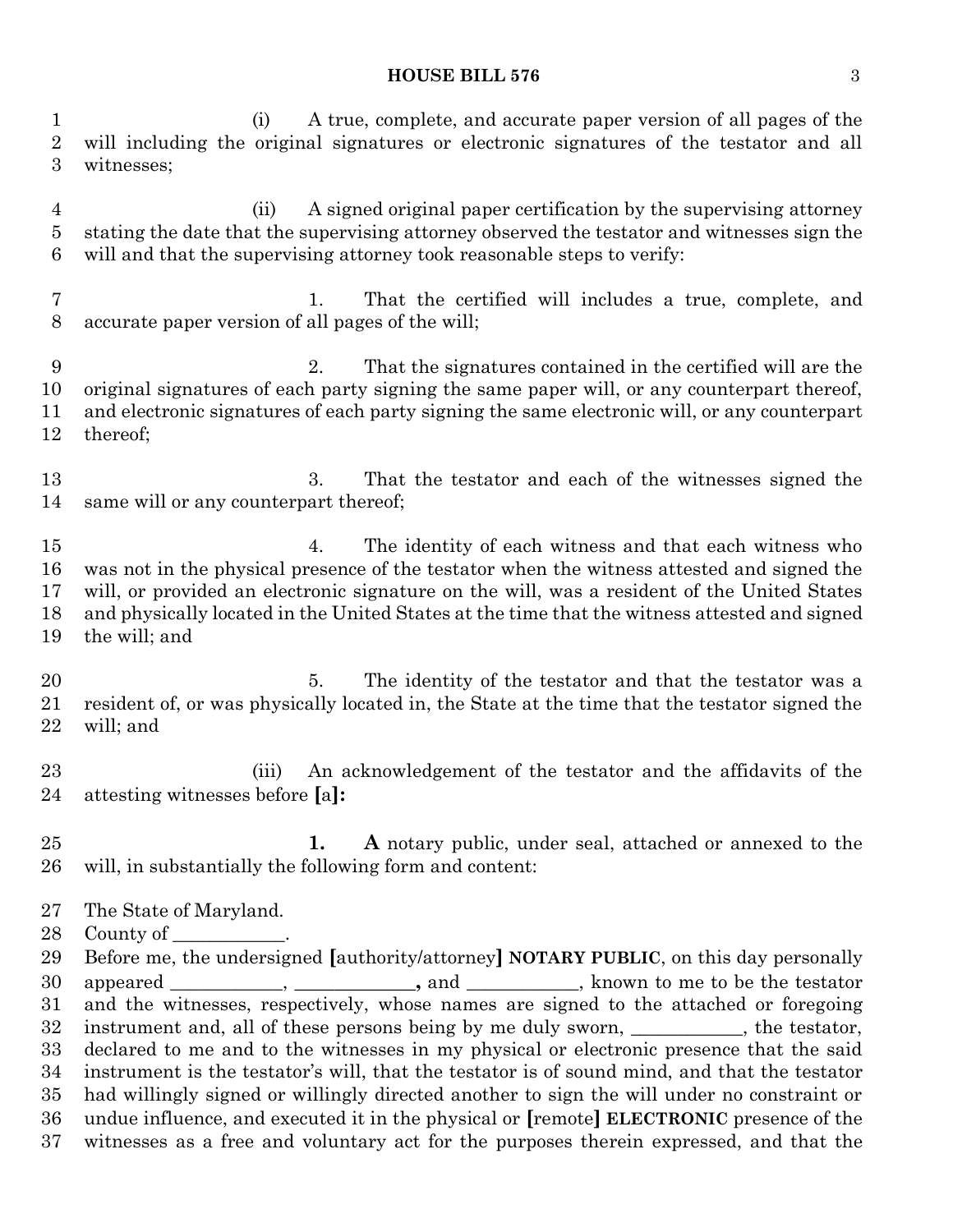### **HOUSE BILL 576**

 witnesses, in the physical or electronic presence and at the request of the testator, signed the will as witnesses, and that to the best of the witnesses' knowledge the testator was at least 18 years old, of sound mind, and under no constraint or undue influence. \_\_\_\_\_\_\_\_\_\_\_\_ Testator \_\_\_\_\_\_\_\_\_\_\_\_ Witness \_\_\_\_\_\_\_\_\_\_\_\_ Witness Subscribed, sworn and acknowledged before me by \_\_\_\_\_\_\_\_\_\_\_\_, the testator, and 8 subscribed and sworn to before me by \_\_\_\_\_\_\_\_\_\_\_\_\_\_\_\_\_\_\_\_\_\_\_\_\_\_\_\_, witnesses, this \_\_\_\_\_\_\_\_\_\_\_\_\_\_\_  $9 \quad \text{day of} \_\_\_\_\_\_\$  \_\_\_\_\_\_\_\_\_\_ Seal \_\_\_\_\_\_\_\_\_\_\_\_ Notary Public**; OR 2. THE SUPERVISING ATTORNEY, ATTACHED OR ANNEXED TO THE WILL, IN SUBSTANTIALLY THE FOLLOWING FORM AND CONTENT: BEFORE ME, THE UNDERSIGNED SUPERVISING ATTORNEY, ON THIS DAY PERSONALLY APPEARED \_\_\_\_\_\_\_\_\_\_\_\_, \_\_\_\_\_\_\_\_\_\_\_\_, AND \_\_\_\_\_\_\_\_\_\_\_\_, KNOWN TO ME TO BE THE TESTATOR AND THE WITNESSES, RESPECTIVELY, WHOSE NAMES ARE SIGNED TO THE ATTACHED OR FOREGOING INSTRUMENT, AND THE TESTATOR DECLARED TO ME AND TO THE WITNESSES IN MY PHYSICAL OR ELECTRONIC PRESENCE THAT THE SAID INSTRUMENT IS THE TESTATOR'S WILL, THAT THE TESTATOR IS OF SOUND MIND, AND THAT THE TESTATOR HAD WILLINGLY SIGNED OR WILLINGLY DIRECTED ANOTHER TO SIGN THE WILL UNDER NO CONSTRAINT OR UNDUE INFLUENCE, AND EXECUTED IT IN THE PHYSICAL OR ELECTRONIC PRESENCE OF THE WITNESSES AS A FREE AND VOLUNTARY ACT FOR THE PURPOSES THEREIN EXPRESSED, AND THAT THE WITNESSES, IN THE PHYSICAL OR ELECTRONIC PRESENCE AND AT THE REQUEST OF THE TESTATOR, SIGNED THE WILL AS WITNESSES, AND THAT TO THE BEST OF THE WITNESSES' KNOWLEDGE THE TESTATOR WAS AT LEAST 18 YEARS OLD, OF SOUND MIND, AND UNDER NO CONSTRAINT OR UNDUE INFLUENCE**. **\_\_\_\_\_\_\_\_\_\_\_\_ TESTATOR \_\_\_\_\_\_\_\_\_\_\_\_ WITNESS**

**\_\_\_\_\_\_\_\_\_\_\_\_ WITNESS**

 **SUBSCRIBED, SWORN AND ACKNOWLEDGED BEFORE ME BY \_\_\_\_\_\_\_\_\_\_\_\_, THE TESTATOR, AND SUBSCRIBED AND SWORN TO BEFORE ME BY \_\_\_\_\_\_\_\_\_\_\_\_ AND \_\_\_\_\_\_\_\_\_\_\_, WITNESSES, THIS \_\_\_\_\_\_ DAY OF \_\_\_\_\_\_\_\_\_, \_\_\_\_. \_\_\_\_\_\_\_\_\_\_\_\_ SUPERVISING ATTORNEY.**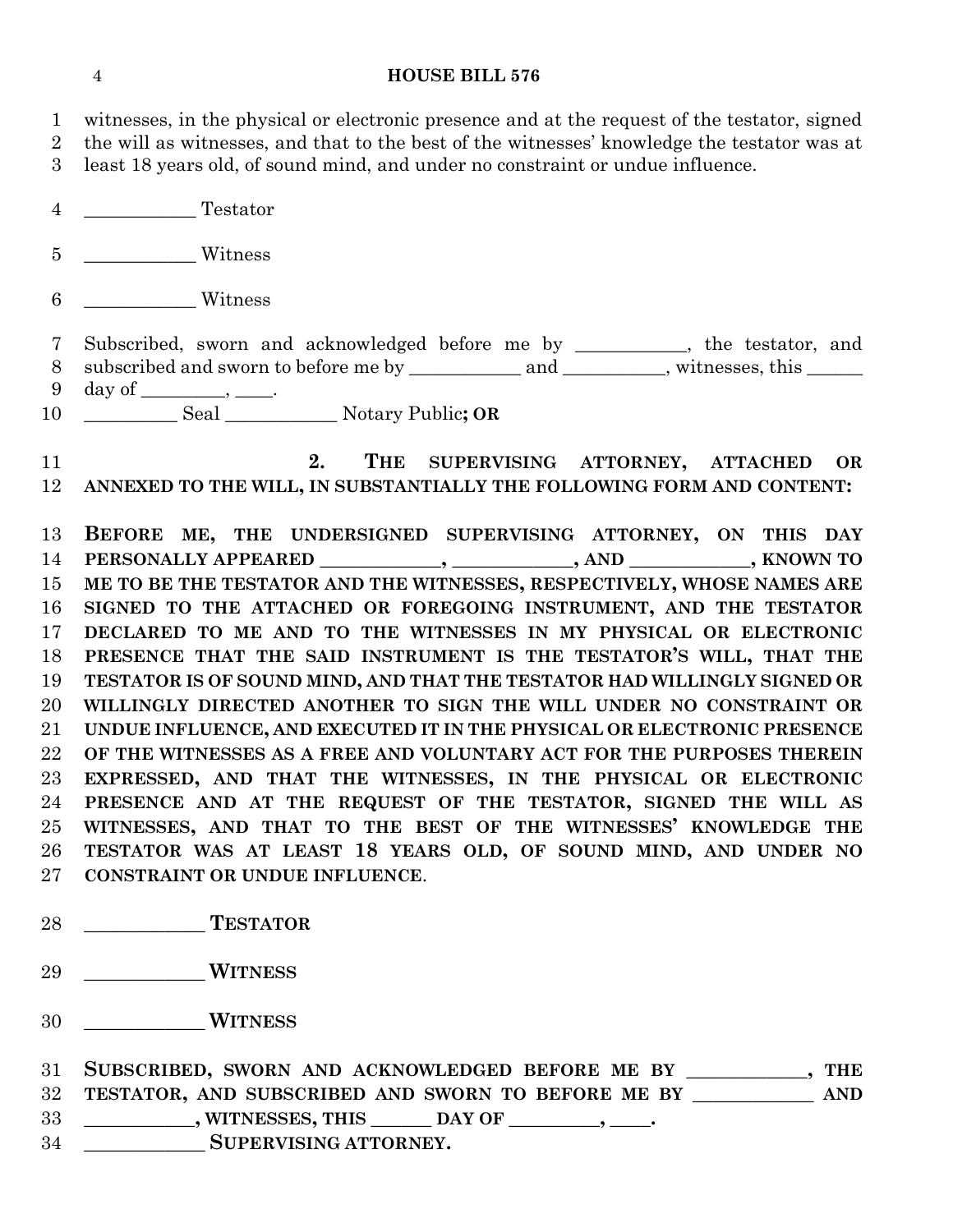# **HOUSE BILL 576** 5

 (d) An electronic will or remotely witnessed will executed under this subsection shall satisfy the following requirements: (1) At the time the testator and witnesses sign the will, the testator and all witnesses shall be in the physical presence or electronic presence of one another; (2) The requirements under subsection (c)(2) through (4) of this section shall be satisfied; and (3) The testator shall create a certified will that shall include: (i) A true, complete, and accurate paper version of all pages of the will including the original signatures or electronic signatures of the testator and all witnesses; and (ii) An original paper certification signed and acknowledged by the testator in the physical presence or electronic presence of a notary public, who may not be one of the witnesses, stating: 14 1. The date that the testator and witnesses signed the will; and 16 2. That the testator took reasonable steps to verify the same facts and information required under subsection (c)(5)(ii) of this section. (e) (1) Once the supervising attorney or testator creates a certified will as provided in subsection (c) or (d) of this section, the certified will shall be deemed to be the original will of the testator for all purposes under this article. (2) The date of execution for a certified will described under paragraph (1) of this subsection shall be the date of execution stated in the certified will. (f) A will executed in conformance with the provisions of Executive Order 20.04.10.01, authorizing remote witnessing and electronic signing of certain documents, shall be deemed to have been signed and witnessed in conformity with this section if the will was signed and witnessed during the time that the executive order was in effect. **Article – State Government** 18–214. (a) **[**Except for a notarial act being performed with respect to a will, as defined in § 1–101 of the Estates and Trusts Article, or a trust instrument, as defined in § 14.5–103 of the Estates and Trusts Article, a**] A** notary public located in this State may perform a

notarial act using communication technology for a remotely located individual if: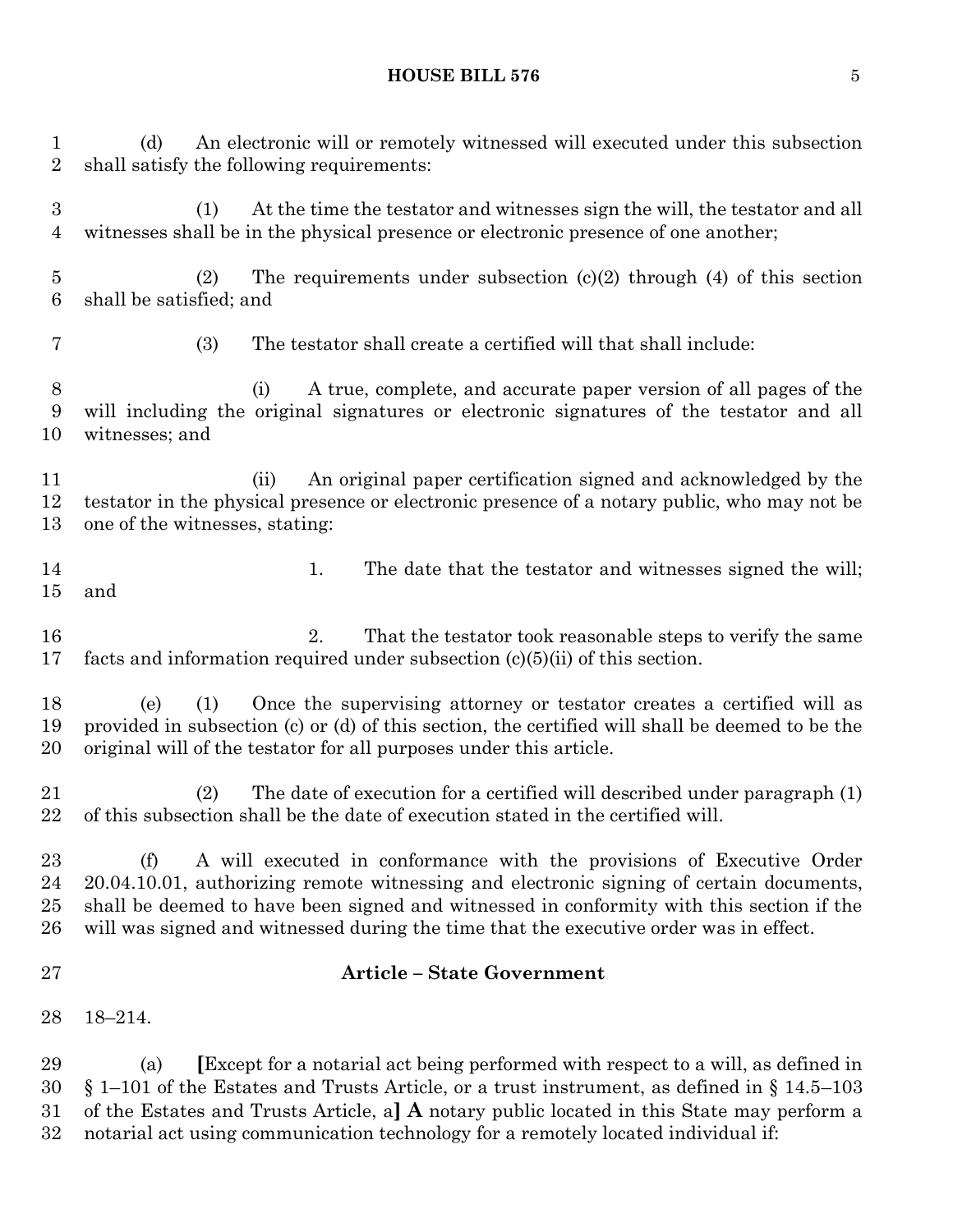| $\,6\,$<br><b>HOUSE BILL 576</b>           |                                                                                                                                                                                                                                                                                                                    |       |             |  |                                                                                                                                                             |  |  |
|--------------------------------------------|--------------------------------------------------------------------------------------------------------------------------------------------------------------------------------------------------------------------------------------------------------------------------------------------------------------------|-------|-------------|--|-------------------------------------------------------------------------------------------------------------------------------------------------------------|--|--|
| $\mathbf 1$                                | (1)<br>the notary public:                                                                                                                                                                                                                                                                                          |       |             |  |                                                                                                                                                             |  |  |
| $\sqrt{2}$<br>$\overline{3}$               | has personal knowledge under $\S 18-206$ (a) of this subtitle of the<br>(i)<br>identity of the remotely located individual;                                                                                                                                                                                        |       |             |  |                                                                                                                                                             |  |  |
| $\overline{4}$<br>$\overline{5}$<br>6<br>7 | has satisfactory evidence of the identity of the remotely located<br>(ii)<br>individual by verification on oath or affirmation from a credible witness appearing before<br>and identified by the notary public under $\S$ 18-206(b) of this subtitle or as a remotely<br>located individual under this section; or |       |             |  |                                                                                                                                                             |  |  |
| 8<br>9                                     | located individual by:                                                                                                                                                                                                                                                                                             | (iii) |             |  | has obtained satisfactory evidence of the identity of the remotely                                                                                          |  |  |
| 10<br>11                                   | presentation of an identification credential<br>remote<br>1.<br>described in $\S$ 18–206(b) of this subtitle;                                                                                                                                                                                                      |       |             |  |                                                                                                                                                             |  |  |
| 12                                         |                                                                                                                                                                                                                                                                                                                    |       | 2.          |  | credential analysis of the identification credential; and                                                                                                   |  |  |
| 13                                         |                                                                                                                                                                                                                                                                                                                    |       | 3.          |  | identity proofing of the individual;                                                                                                                        |  |  |
| 14<br>15<br>16                             | the notary public is reasonably able to confirm that a record before the<br>(2)<br>notary public is the same record in which the remotely located individual made a statement<br>or on which the individual executed a signature;                                                                                  |       |             |  |                                                                                                                                                             |  |  |
| 17<br>18                                   | (3)<br>the notary public, or person acting on behalf and at the direction of the<br>notary public, creates an audio-visual recording of the performance of the notarial act; and                                                                                                                                   |       |             |  |                                                                                                                                                             |  |  |
| 19                                         | (4)                                                                                                                                                                                                                                                                                                                |       |             |  | for a remotely located individual located outside the United States:                                                                                        |  |  |
| 20                                         |                                                                                                                                                                                                                                                                                                                    | (i)   | the record: |  |                                                                                                                                                             |  |  |
| 21<br>22<br>23                             | is to be filed with or relates to a matter before a public<br>1.<br>official or court, governmental entity, or other entity subject to the jurisdiction of the United<br>States; or                                                                                                                                |       |             |  |                                                                                                                                                             |  |  |
| 24<br>25<br>26                             | and                                                                                                                                                                                                                                                                                                                |       | 2.          |  | involves property located in the territorial jurisdiction of<br>the United States or involves a transaction substantially connected with the United States; |  |  |
| 27<br>28<br>29                             | the notary public has no actual knowledge that the act of making<br>(ii)<br>the statement or signing the record is prohibited by the foreign state in which the remotely<br>located individual is located.                                                                                                         |       |             |  |                                                                                                                                                             |  |  |
| 30<br>31<br>32                             | SECTION 2. AND BE IT FURTHER ENACTED, That this Act is an emergency<br>measure, is necessary for the immediate preservation of the public health or safety, has<br>been passed by a yea and nay vote supported by three-fifths of all the members elected to                                                       |       |             |  |                                                                                                                                                             |  |  |